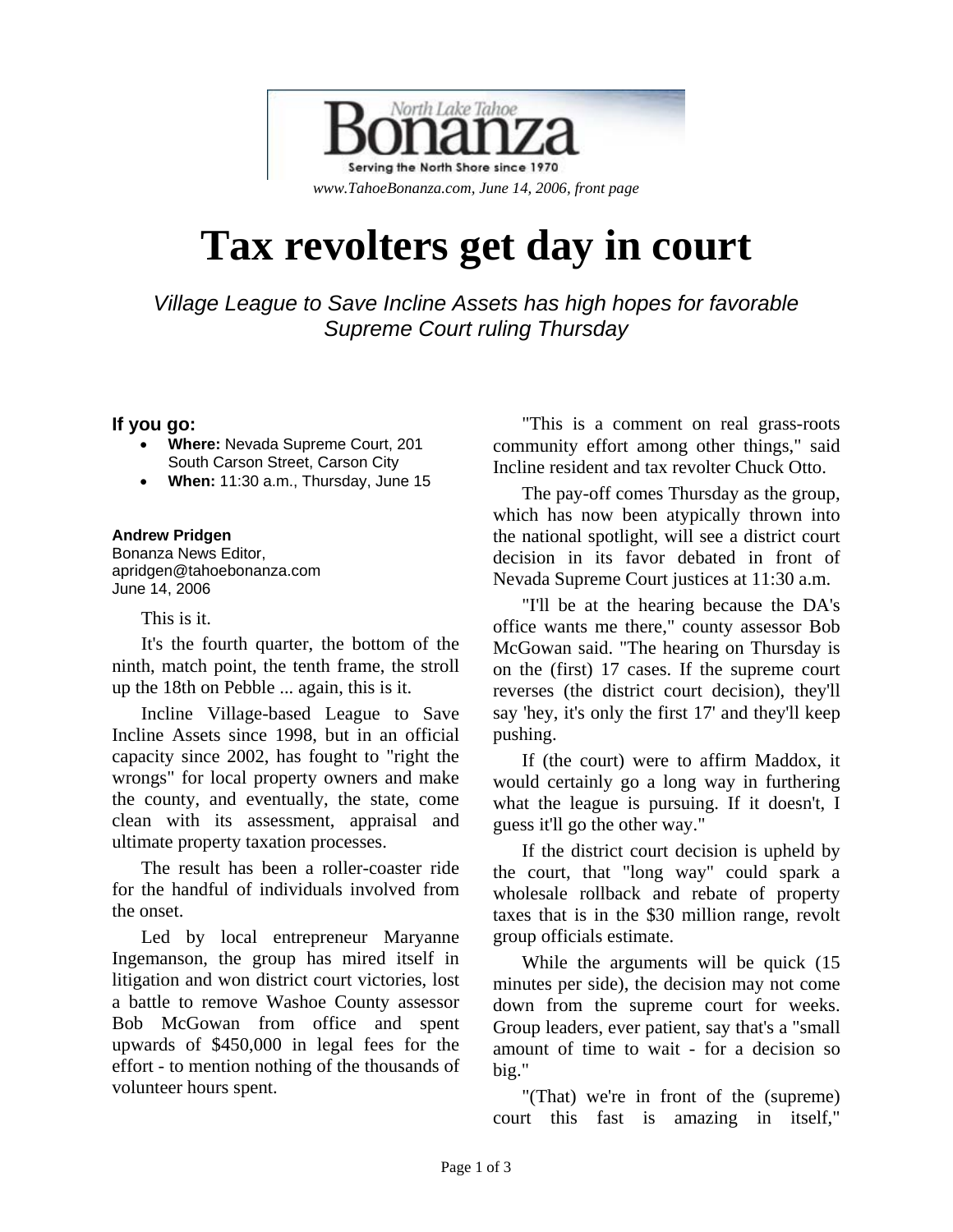Ingemanson said. "We were sped through the court because I think people, (from both) sides are wanting to see what's going to happen.

"I think the state wants to see what's going to happen."

Several tax revolters noted they felt the onus on the state supreme court to deliver a decision before July 10, the day this year's property tax assessments will be sent out to homeowners in the area.

Nevada's current property tax laws were created in 1981. A measure mirroring California's Proposition 13 was narrowly voted down by the legislature that year. What ensued was a set of rules that tax revolt officials estimate, made it "convenient for a bureaucracy and ambiguity to rise."

"It's an incredible mess how the system works now," Ingemanson said. "It is intertwined and everyone is layered in bureaucracies and they all cover each other.

"The bigger question here, and hopefully, the bigger cause is to unwind this intertwined system and bring fairness back."

The county assessor said he's not going to argue the system at the supreme court level rather whether his office followed rules correctly.

"We're convinced that we've been doing the things we're supposed to," Maddox said. "The decision in the case against me, which was dismissed, has supported in part that what the league has been (saying) is not so.

"I don't have an axe in the fight, or the dog in the fight as they say in the South. I get paid to sing, so we want (the job) to be done right. I have no animosity toward the (tax revolters). To me it's not personal."

If Thursday's decision does not go in the tax revolt group's favor, the process ostensibly starts all over again, as they've filed grievances with district courts on 2003-'04 assessments, 2005-'06 assessments and so forth.

"We'll keep at it if we have to, but we're hoping that this is the end of the line," Ingemanson said.

Tax revolters maintain that the more than 30 percent property tax hike they experienced in 2002-'03 was "unfounded, without merit and based on no exact science."

"The county appraisal method hold no standards," Ingemanson said. "So you can live next door to a similar home and your (assessment) could be 100 percent different."

From the predictable: valuation of lakefront "teardowns" as lots without making allowance for any of the infrastructure (or actual structure), thereby skewing the values of lots in all of Incline; to the sublime: arbitrarily defining the value of a lakefront lot based on the number of rocks within a certain number of square feet - the tax revolt group feels the state court will recognize what district court judges already have, that the system "is broken."

Tax revolters expect nearly 100 Incline property owners to make their presence felt at tomorrow's hearing. Revolters from as far away as New Hampshire, New York and Florida may be present in the Carson courtroom to view the proceedings, a physical show of support that Ingemanson feels is important.

"Usually, there's not many people there," Ingemanson said. "But they know we're serious and we'll be there to show support."

In January, a pair of Carson City district judges sent property tax appeals to the State Board of Equalization for further scrutiny and review. County assessors office officials at the time didn't think the revolt group's "victory" in court was so notable.

"First of all they're misrepresenting what happened in the court," John Faulkner, chief deputy assessor, told the Bonanza in January. "The judge remanded the case back to the state board to ask for information as to whether or not they did review the different counties to see if there's an equalization issue

...